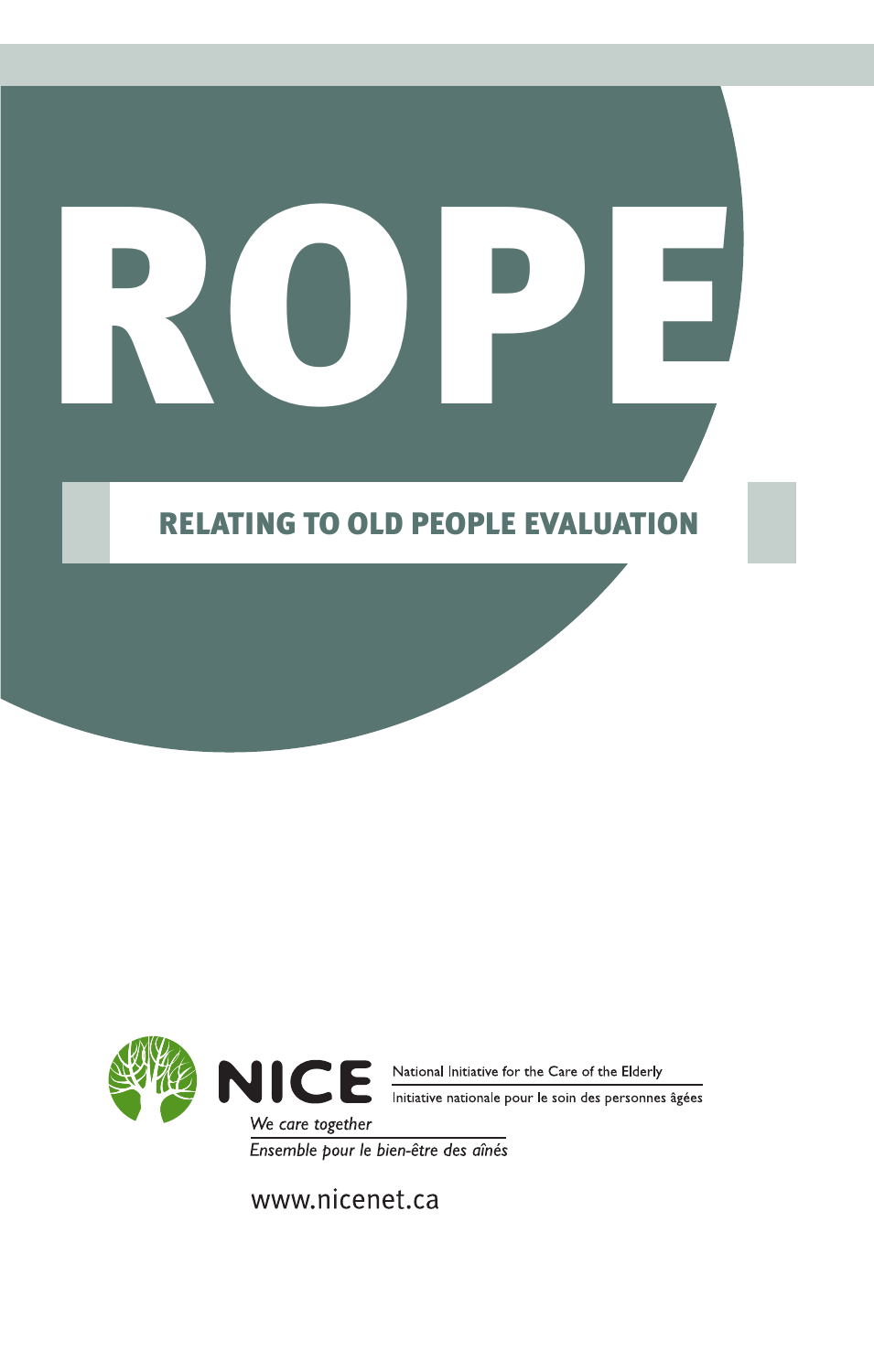# **Ageism Measure**

Ageism is the stereotyping of older adults based on chronological age. It is a form of prejudice and discrimination similar to racism and sexism, which allows younger generations to view older adults as separate from mainstream society. Ageist language and imagery often leads to stereotypes of older adults as weak, frail and disabled. In contrast, there are also positive stereotypes of aging, when people assume that all older adults are wise or caring. Ageism includes prejudice (stereotypes and attitudes), personal discrimination (behaviours), and institutional discrimination (policies and practices). The Relating to Older People Evaluation (ROPE) is a self-report measure of the frequency and type of ageist behaviors. ROPE is a 20-item questionnaire that measures personal discrimination through 14 statements that reflect negative types of ageism, and 6 statements that reflect positive types of ageism.

# **Scoring the ROPE**

Respondents choose one of three responses to each question. A Never response is scored as 0, Sometimes is scored as 1, and Often is scored as 2. Total score may be summed within each dimension and expressed as a proportion of the highest score possible for that dimension; or the number of items in a dimension with a Sometimes or Often response is divided by the number of items in that dimension  $(6$  or  $14)$  to result in the proportion of positive or negative behaviours reported. The first score is based on both the number and frequency of reported behaviours; the second score measures just the number of different reported behaviours.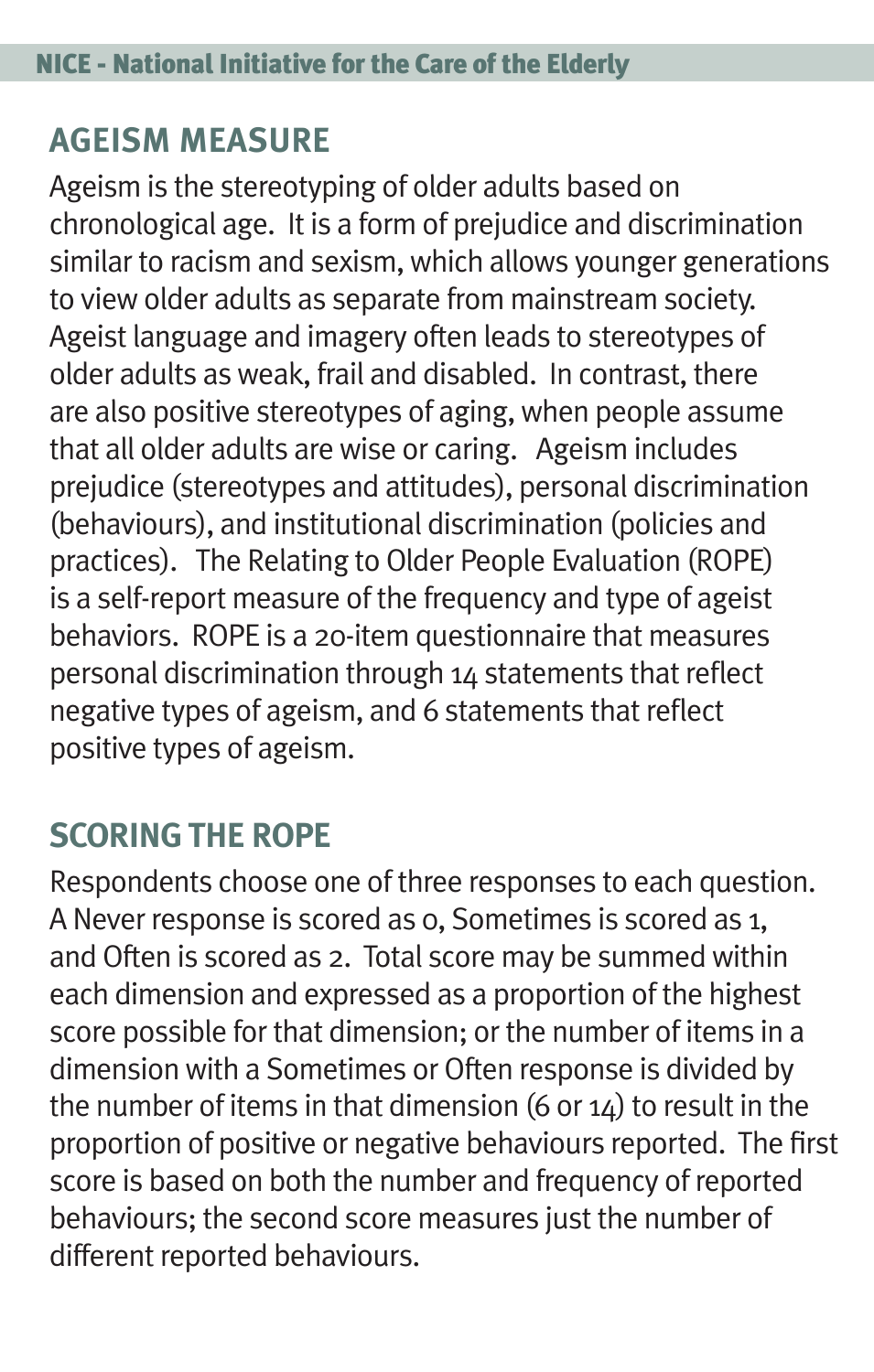| Please put a check in the box that indicates<br>how often you relate to old people<br>(those over age 60) in these ways: |                                                                                  | Vever |  |
|--------------------------------------------------------------------------------------------------------------------------|----------------------------------------------------------------------------------|-------|--|
| 1.                                                                                                                       | Compliment old people on how well<br>they look, despite their age.               |       |  |
|                                                                                                                          | 2. Send birthday cards to old people<br>that joke about their age.               |       |  |
| 3.                                                                                                                       | Enjoy conversations with old people<br>because of their age.                     |       |  |
|                                                                                                                          | 4. Tell old people jokes about old age.                                          |       |  |
| 5.                                                                                                                       | Hold doors open for old people<br>because of their age.                          |       |  |
|                                                                                                                          | 6. Tell an old person, "You're too old<br>for that."                             |       |  |
| 7.                                                                                                                       | Offer to help an old person across<br>the street because of their age.           |       |  |
|                                                                                                                          | 8. When I find out an old person's age,<br>I may say, "You don't look that old." |       |  |
| 9.                                                                                                                       | Ask an old person for advice<br>because of their age.                            |       |  |
|                                                                                                                          |                                                                                  |       |  |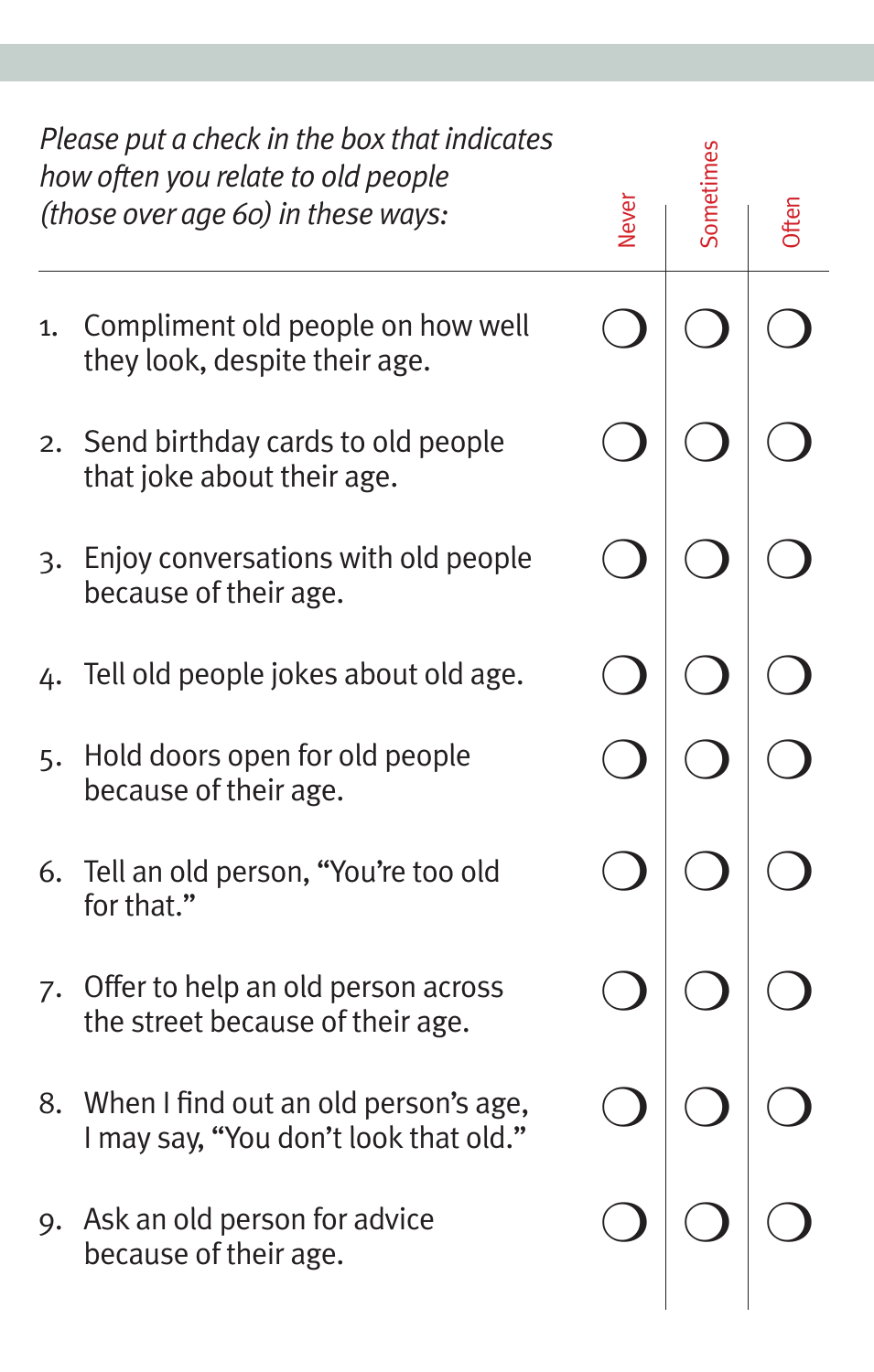|     |                                                                                                             | Never |  |  |  |
|-----|-------------------------------------------------------------------------------------------------------------|-------|--|--|--|
|     | 10. When an old person has an<br>ailment, I may say, "That's normal<br>at your age."                        |       |  |  |  |
| 11. | When an old person can't<br>remember something, I may say,<br>"That's what they call a 'Senior<br>Moment"". |       |  |  |  |
|     | 12. Talk louder or slower to old people<br>because of their age.                                            |       |  |  |  |
|     | 13. Use simple words when talking<br>to old people.                                                         |       |  |  |  |
| 14. | Ignore old people because of<br>their age.                                                                  |       |  |  |  |
|     | 15. Vote for an old person because<br>of their age.                                                         |       |  |  |  |
|     | 16. Vote against an old person<br>because of their age.                                                     |       |  |  |  |
|     | 17. Avoid old people because of<br>their age.                                                               |       |  |  |  |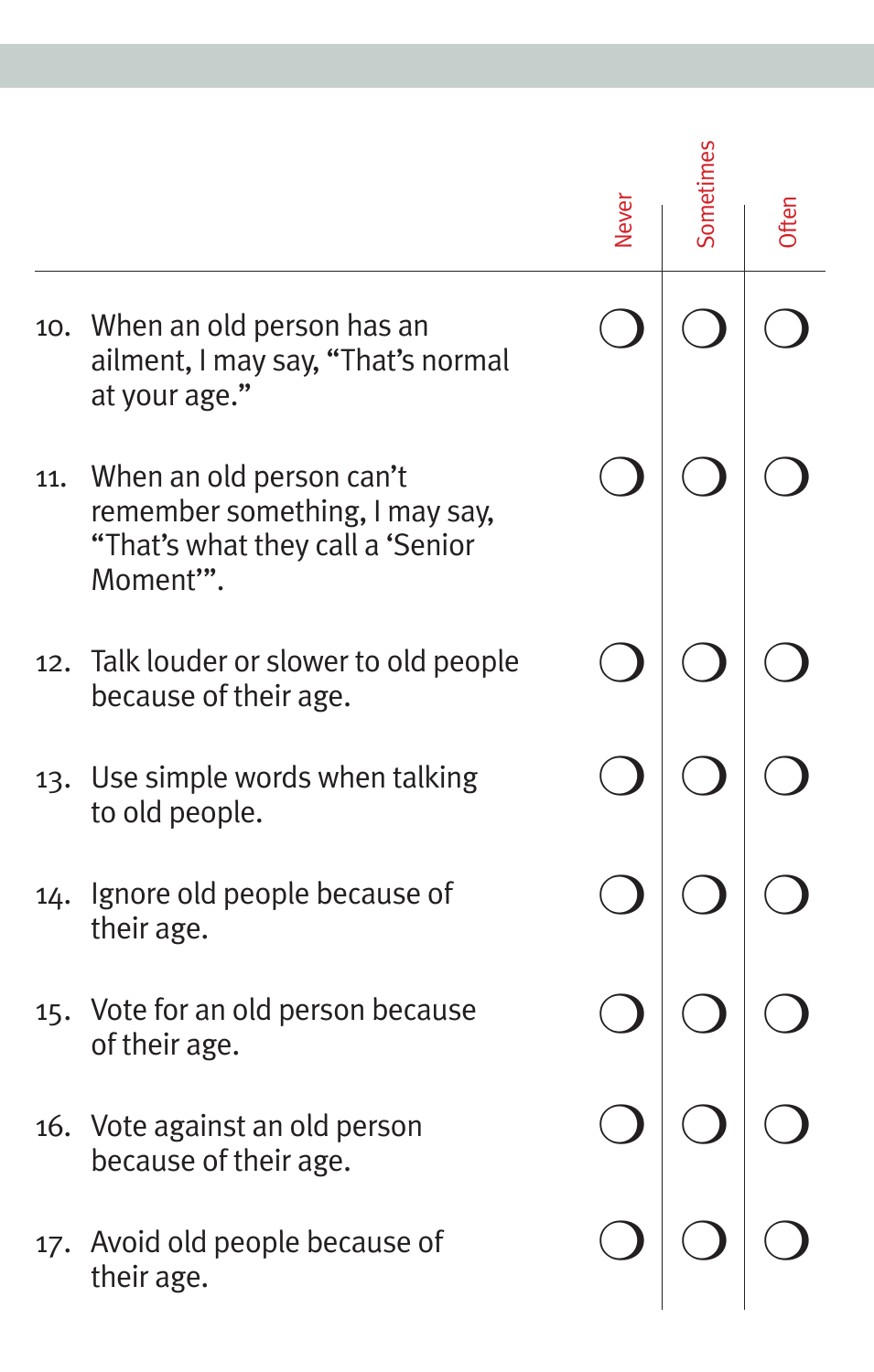#### NICE - National Initiative for the Care of the Elderly

|                      |                                                                                          | <b>Never</b> | Sometimes | <b>)ften</b> |
|----------------------|------------------------------------------------------------------------------------------|--------------|-----------|--------------|
|                      | 18. Avoid old people because they<br>are cranky.                                         |              |           |              |
|                      | 19. When a slow driver is in front<br>of me, I may think, "It must be<br>an old person." |              |           |              |
|                      | 20. Call an old woman, "young lady,"<br>or call an old man, "young man."                 |              |           |              |
|                      | What is your age?                                                                        |              |           |              |
| What is your gender? |                                                                                          | M            | F         |              |
|                      | How many years of education?                                                             |              |           |              |
|                      | Any comments?                                                                            |              |           |              |
|                      |                                                                                          |              |           |              |

*© Copyright by Palmore & Cherry, 2004.*

- *1 Canadian Network for the Prevention of Elder Abuse, 2010.*
- *2 Cherry, Katie E. and Palmore, Erdman. (2008). "Relating to Older People Evaluation (ROPE): A Measure of Self-Reported Ageism", Educational Gerontology, 34:10, 849-861. Reprinted with permission.*